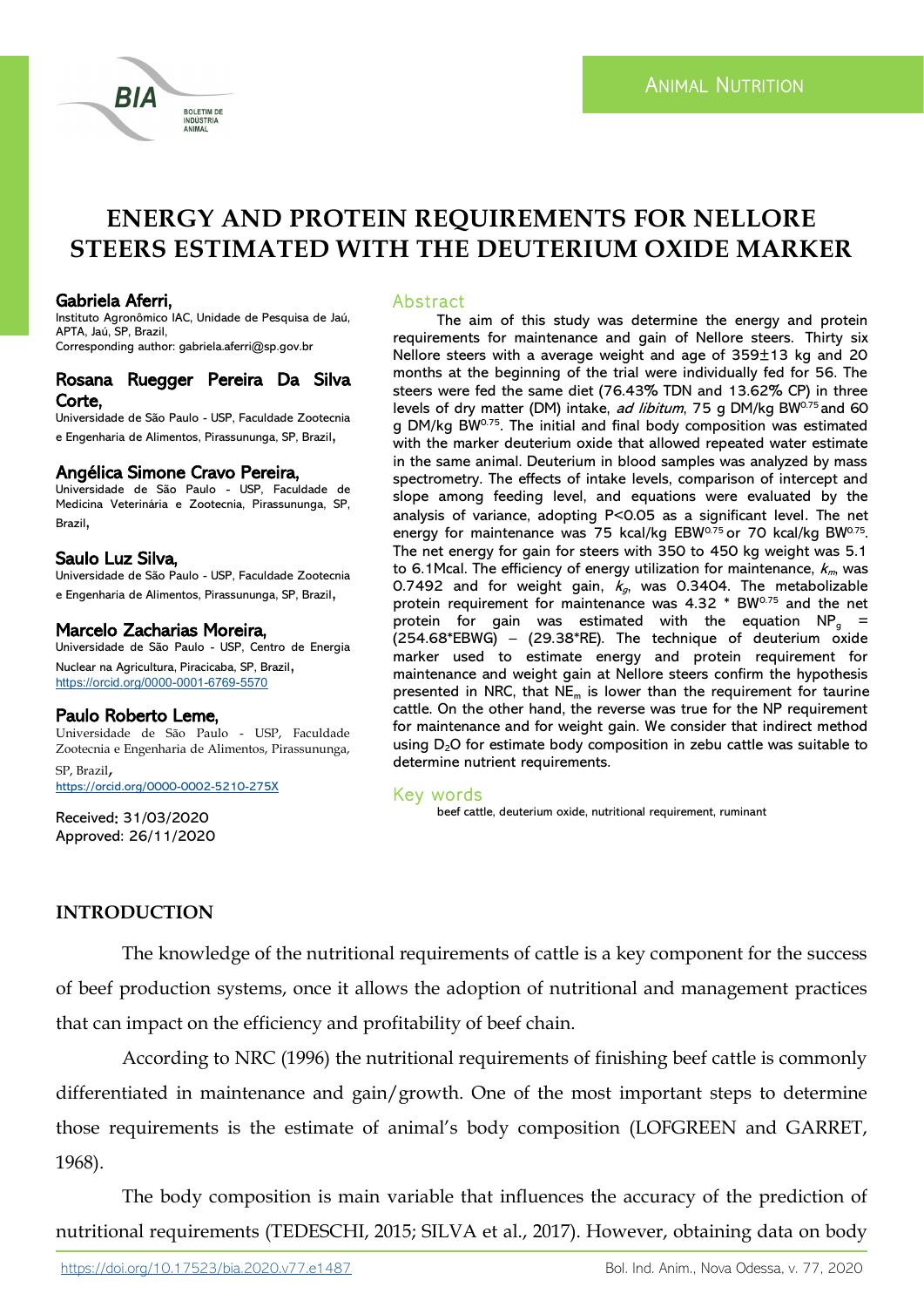composition that allow a good estimate of the requirements is difficult, time consuming and expensive.

One technique that can be used to determine the beef cattle body composition without slaughter animals is through dilution techniques using isotopes as markers (LEME et al., 1994). Deuterium is a hydrogen isotope which replaces H in H2O molecules and initially was applied to estimate the amount of water in the human body (PINSON, 1952; FALLER et al., 1955a; 1955b). This technique allows repeated measurements in the same individual without undesirable effects, and still used for research (WANG et al., 2014; BANDARA et al., 2015; FOWLER et al., 2020).

The use of deuterium dilution for beef cattle began in the 1980s (ARNOLD et al., 1985; LEME et al., 1994; GOMES et al., 2012) and also has been used for studies with swine (ZHANG et al., 2017), sheep and goats (AL-RAMAMNEH, et al.; 2010),dairy cattle (CHAPMAN et al., 2017; SCHAFF et al., 2017) and equine (DUGDALE et al., 2011; FERJAK et al., 2017).

Like others, the deuterium dilution technique to determine body composition hopes to avoid the use of comparative slaughter and its implications (RESENDE et al., 2017; FONSECA et al., 2017), at the same time that considers the importance of accuracy in estimating body composition. Thus, a study was carried out to compare the estimates of energy and protein requirements obtained by using the deuterium oxide technique with data from the literature obtained by other techniques.

#### **MATERIAL AND METHODS**

The experiment was carried out at the Faculdade de Zootecnia e Engenharia de Alimentos of Universidade de São Paulo. The Research Ethics Committee of the FZEA/USP, under Nº 6706080515, approved the procedures.

#### **Animal management and feeding**

Thirty-six Nellore steers (*Bos taurus indicus*) with20 months old and initial body weight of 359±13 kg were housed in individual pens and submitted to 28 d of adaptation to the facilities and diet.

The animals were fed for 56 days, with the same diet ([Table 1\)](#page-2-0) supplied in three levels of dry matter (DM) intake to obtained different body composition: *ad*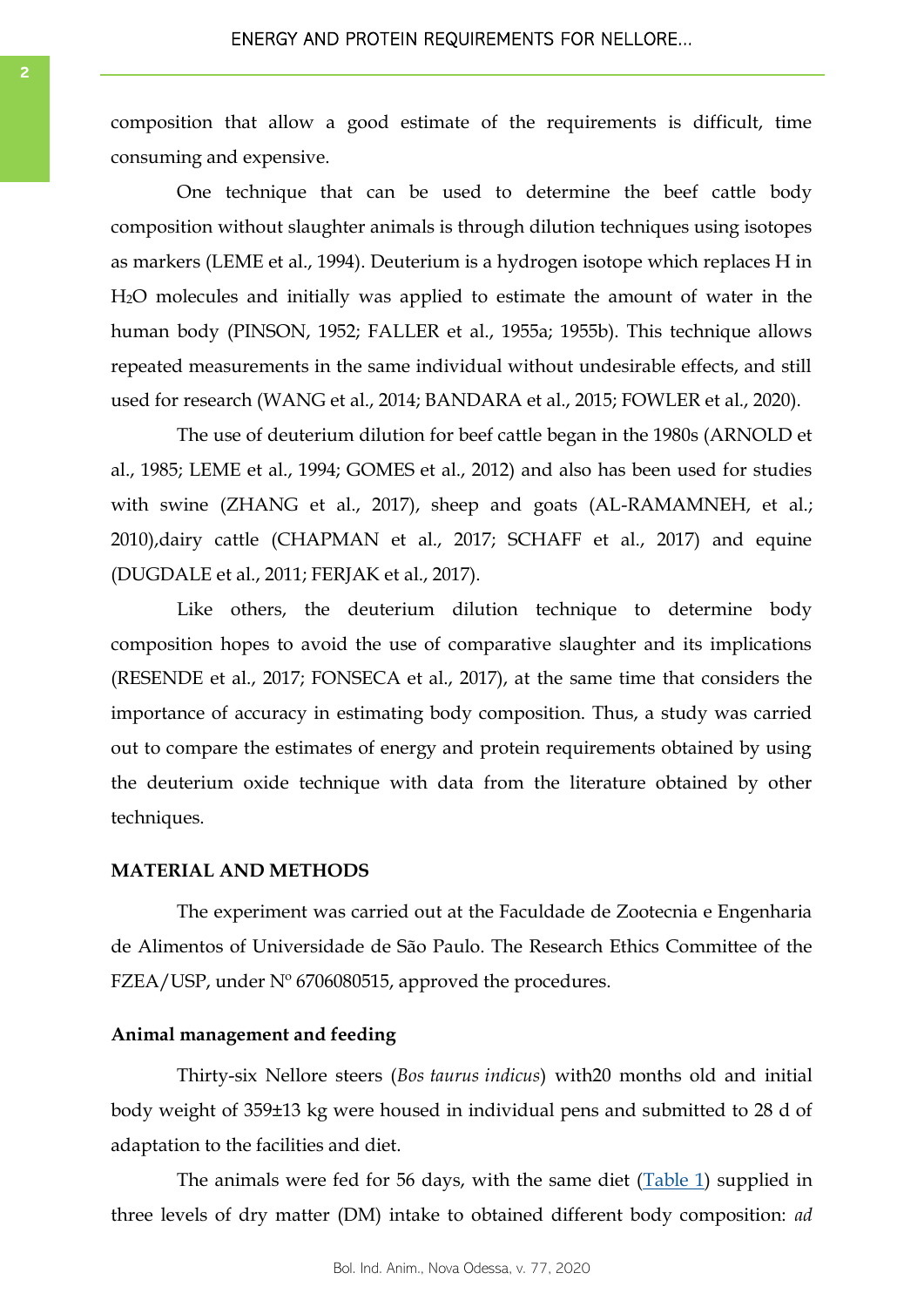<span id="page-2-0"></span>*libitum* (TAL), 75 g DM/kg BW<sup>0.75</sup> (T75) and 60 g DM/kg BW<sup>0.75</sup> (T60). The concentrate and the roughage were weighted, mixed and distributed daily in the morning.

| Ingredient                        | g/100g |
|-----------------------------------|--------|
| Corn grain                        | 20.00  |
| Soybean hulls                     | 57.29  |
| Soybean meal                      | 0.71   |
| Urea                              | 0.92   |
| Mineral salt                      | 0.60   |
| Limestone                         | 0.49   |
| Rumensin®                         | 0.027  |
| Sorghum silage                    | 20.00  |
| Nutrient                          |        |
| Total digestible nutrients        | 76.43  |
| Crude protein                     | 13.62  |
| Rumen degradable protein          | 8.63   |
| Ether extract                     | 2.42   |
| MM                                | 4.26   |
| Neutral detergent fiber           | 54.44  |
| Acid detergent fiber              | 38.55  |
| Nitrogen-neutral detergent fiber  | 6.02   |
| Nitrogen-acid detergent fiber     | 3.44   |
| Lignin                            | 2.60   |
| Metabolizable energy <sup>1</sup> | 2.76   |

Table 1 – Diet composition on dry matter basis

<sup>1</sup>NRC, 2001.

For the *ad libitum* treatment, the orts were collected before the feeding, three times a week, weighted and mixed to provide a sample composed for week for DM determination. Daily dietary adjustment was performed so that the orts were no more than 5% of the feed offered. In the T75 and T60 treatments the diet supply was constant during the periods between weighing, since it was determined, for each animal, based on the initial metabolic weight of the period. The animals were weighted in 28 days intervals, after 16 h of complete fasting.

The diet was formulated according to beef cattle requirements of NRC (2000), using sorghum silage as roughage and common feedstuffs for Brazilian feedlots as concentrate (Table 1). The average daily gain expected was 1.3 kg/d. The concentrate and silage was sampled and analyzed for dry matter (DM, method 950.46), crude protein (CP, Micro Kjeldahl, method 928.08), ether extract (EE, method 950.46) and mineral matter (MM, method 920.153),according to AOAC (1997); neutral detergent fiber (NDF), acid detergent fiber (ADF) and lignin, according to Van Soest et al. (1991);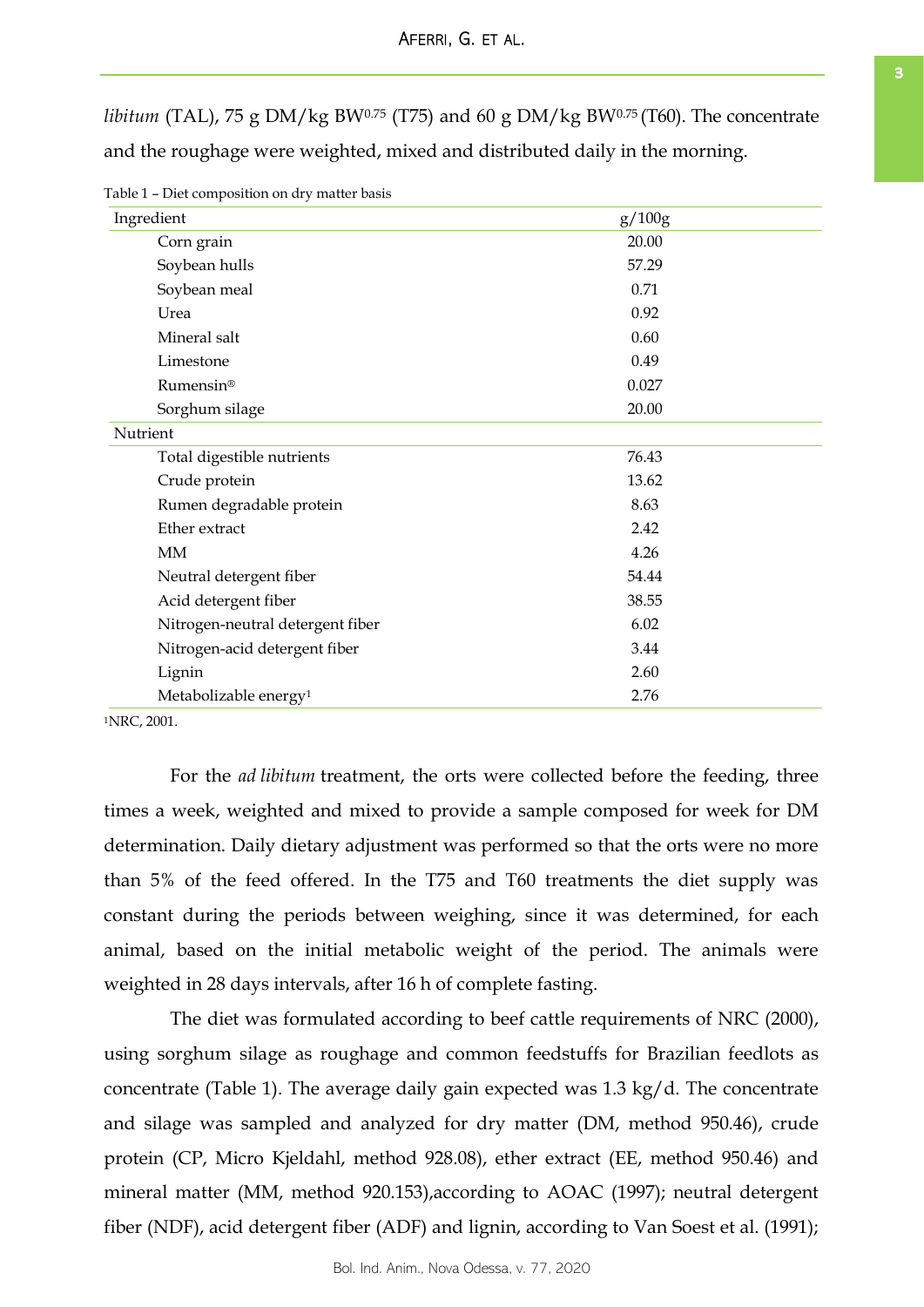N-NDF and N-ADF (VAN SOEST et al. (1991) and AOAC (1997), method 928.08; Micro Kjeldahl).

Total digestible nutrients (TDN) from the roughage and concentrate were estimated using equations of NRC (2001), TDN = digestible CP + 2.25\*digestible EE + digestible NDF without ash and protein + digestible NFC – 7. The digestible energy (DE) was obtained considering that 1 kg of TDN corresponds to 4.409 Mcal of DE (NRC, 2001) and that metabolizable energy (ME) was obtained by equation  $ME =$ 0.96\*DE-0.30 (GALYEAN et al., 2016).

#### **Body composition**

Initial and final body compositions were estimated with the deuterium oxide  $(D<sub>2</sub>O)$  technique and the same animals were used for the two evaluations. The  $D<sub>2</sub>O$ (99.8% of purity, MW 20.03) was injected in the right jugular through a catheter, in the proportion of 0.1 g/kg body weight. Then, blood samples were collected before D2O application and after six hours with the animals kept without access to water or feed. All blood samples were collected in heparinized *Vacutainer* tubes of 10 mL that were refrigerated and later transferred to plastic tubes resistant to freezing. Samples were stored at -20 ºC for later analysis of the marker concentration.

The D2O in blood samples were determine by mass spectrometry, where the water is separated from the blood by vacuum distilling, retained in trap at  $-196 \degree C$ , and decomposed by reaction with metallic zinc at 500  $^{\circ}$ C under vacuum system (COLEMAN et al., 1982). From the quantity of  $D_2O$  diluted in water blood the deuterium space (DS) was calculated as follow:

 $DS = mg D<sub>2</sub>O$  injected /  $(mg/mL D<sub>2</sub>O Final - mg/mL D<sub>2</sub>O Initial)$ 

To compare data in different basis and for the estimative and predictions of animal performance, the relationship between empty body weight (EBW) and shrunk body weight (SBW), and between empty body weight gain (EBWG) and shrunk body weight gain (SBWG) is necessary.

From the DS data and the shrunk body weight was possible to determine the water (Eq. 1) and the ether extract (Eq. 2) in the empty body, using the equations obtained by Leme (1993), for Nellore steers.

Eq. 1:

*Water* (%) = 65.9654 + (0.0977 \* *DS*) – (0.0909 \* *SBW*), (R<sup>2</sup> = 0.83 and S<sub>y,x</sub> = 1.33).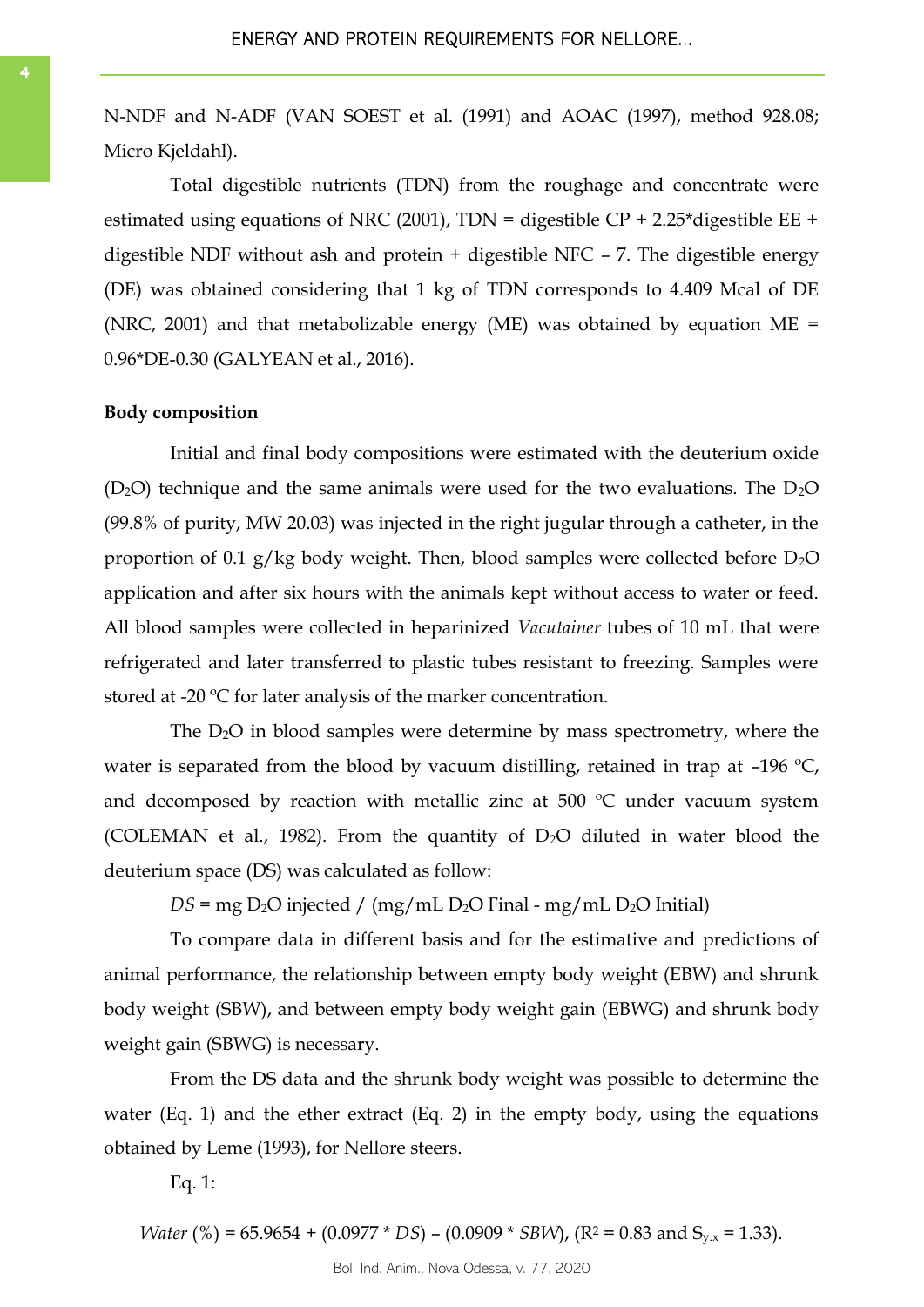Eq. 2:

*Ether extract* (%) = 93.92968 – 1.27598 \* *Water* (%), ( $R^2$  = 0.97 and  $S_{y.x}$  = 0.62).

The estimation of protein quantity in the empty body was obtained through protein and water relationship equal to 0.3009 and the estimation of ash quantity in the empty body through the relationship between ash and water equal to 0.0747, according to established relationships for Nellore steers by Leme et al. (1994).

#### **Nutritional requirements**

Feeding the same diet in three different levels of intake was necessary to obtain regression equations to estimate the energy and protein requirements for no gain situation, equivalent to the maintenance requirements (CÁRDENAS-MEDINA et al., 2010; POSADA-OCHOA et al., 2017).

Knowing fat and protein in the empty body, and that each kilogram of fat corresponds to 9.367 kcal, and to protein 5.686 kcal (NRC, 1996), it was possible to determine the amount of energy in the empty body of each animal at the beginning and at the end of the experimental period.

The requirement of net energy for maintenance was calculated as the antilogarithm of the intercept in the regression equation between the logarithm of heat production and the metabolizable energy intake (MEI). For this, the heat production (HP) was calculated according to Lofgreen and Garrett (1968) equation (Eq. 3).

Eq. 3: *HP = MEI - RE*.

The requirement of net energy for weight gain  $(NE<sub>g</sub>)$  was determined as the energy deposited in the gain (LOFGREEN and GARRETT, 1968). The equation for prediction of RE was calculated according to NRC (1984) (Eq. 4).

Eq. 4: *RE* = *b \* EBW0.75 \* EBWG<sup>a</sup>*

Were:

*a* = antilogarithm of intercept in the equation between the logarithm of RE per kilogram of empty body weight and the logarithm of empty body daily gain.

 *= slope in the same regression equation.* 

The slope of the regression equation between the daily retained energy per kilogram of metabolic weight, and the metabolizable energy daily intake per kilogram of metabolic weight, was considered as the efficiency of energy utilization for weight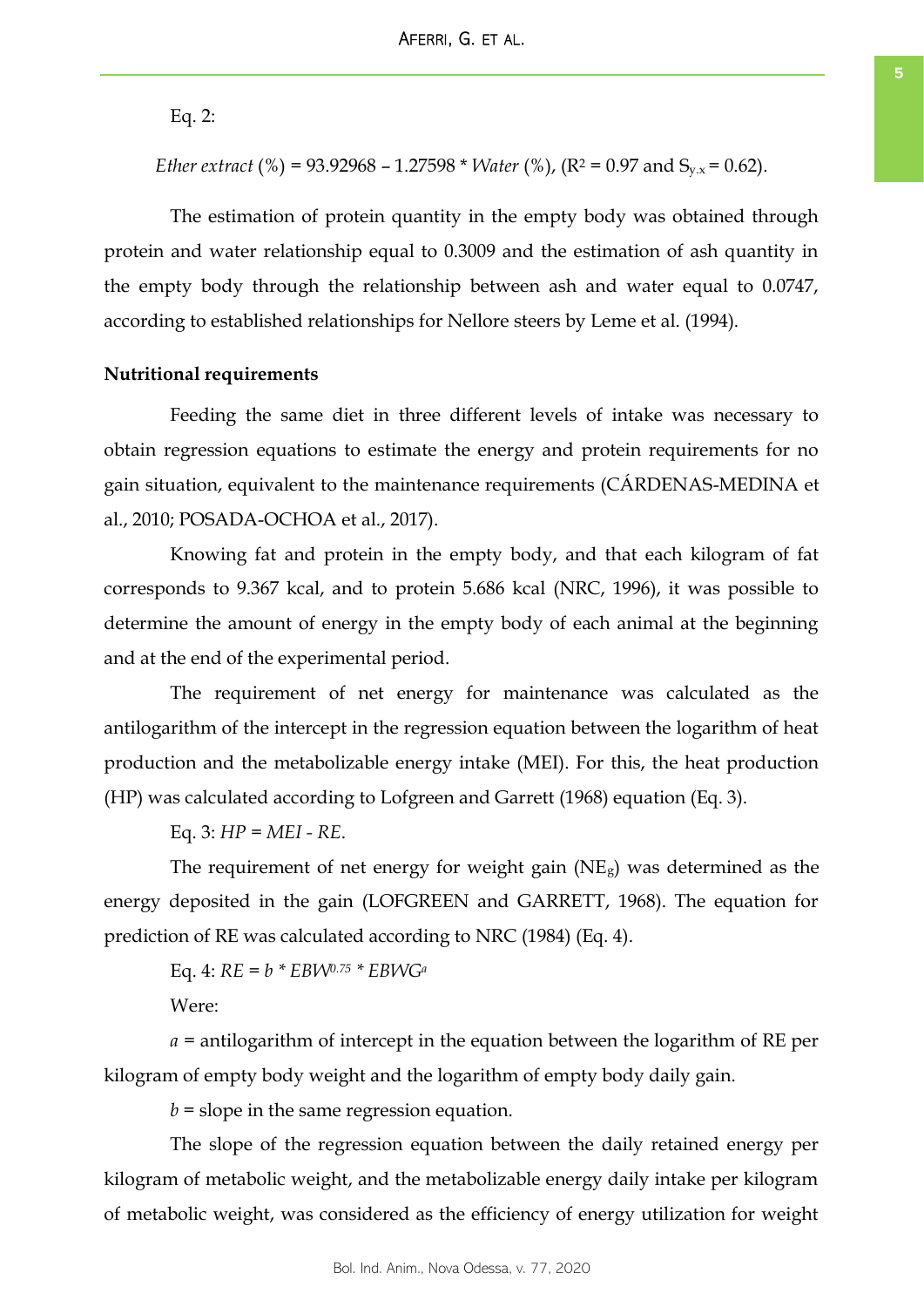gain (kg) (VALADARES FILHO et al., 2006).

The metabolizable protein for maintenance was determined from the intercept of the regression equation of metabolizable protein intake (g/day) in function of weight gain (kg/day), which was divided by the average metabolic weight of the animals (WILKERSON et al., 1993; NRC, 1996).

The metabolizable protein intake was calculate considering that the diet had 4.99% of rumen undegradable protein, and that the microbial protein (MP) synthesis corresponds to 120 g MP/kg of TDN, as proposed by Valadares Filho et al. (2006) for zebu animals. The total intake of metabolizable protein was obtained by adding the true protein plus the protein of microbial origin.

The requirement of net protein for weight gain  $(NP<sub>g</sub>)$  was estimated by regression equation of retained protein in shrunk weight gain (g/kg of daily EBW0.75) on protein intake (g/kg of daily EBW0.75) (CHIZZOTTI et al., 2007).

#### **Statistical analyses**

The effects of intake levels and equations were evaluated by the analysis of variance using the SAS program (SAS Institute Inc., Cary, NC, USA), according to following model:  $Y_{ij} = \mu + t_i + e_{ij}$ , where:  $Y_{ij} =$  observation of the i<sup>th</sup> animal on the j<sup>th</sup> treatment,  $\mu$  = mean,  $t_i$  = effect of the DMI level,  $e_{ij}$  = inherent error of each observation  $\sim$  NID (0,  $\delta$ 2e). The comparison of intercept and slope among feeding level for regressions was performed using PROC GLM with the SOLUTION statement, according to CHIZZOTTI et al. (2007). Significant level adopted was P<0.05.

#### **RESULTS AND DISCUSSION**

The *in vivo* chemical composition estimated by isotopic dilution methods requires an estimate of EBW, which was obtained by equation (Eq. 5) from shrunk body weight (SBW) of these animals at the end of the experimental period, when they were slaughtered and empty body weight was determined.

Eq. 5:

*EBW* (kg) = -15.74911 + 0.98517 \* *SBW* (kg), (R<sup>2</sup> = 0.96 and S<sub>y,x</sub> = 8.4).

The value assumed to represent the conversion of EBW to SBW was one obtained in treatment without feed restriction. The values for conversion ratio of EBW to SBW were different between animals fed restricted and *ad libitum* (P=0.0002; 0.96 and 0.93, respectively),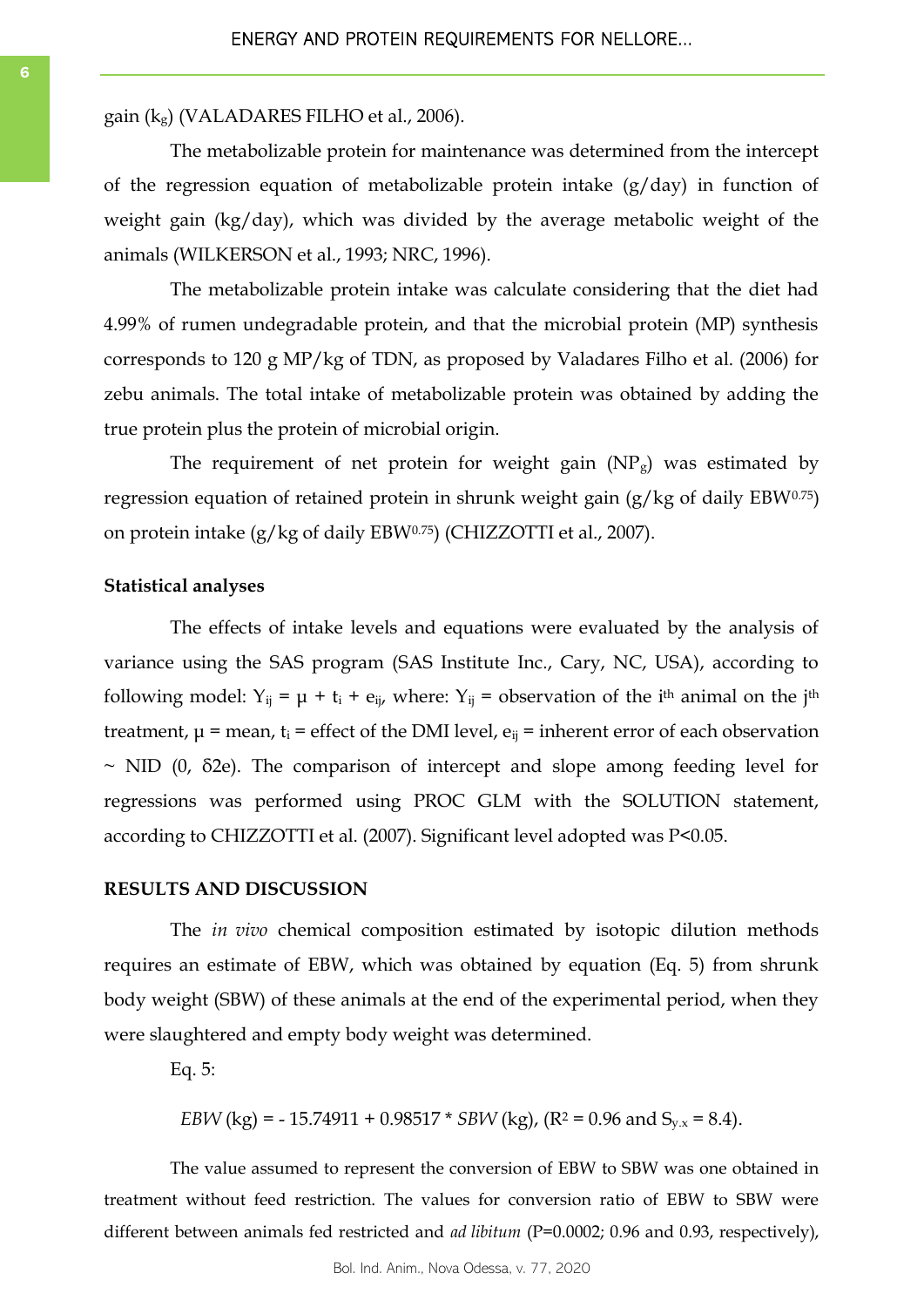possibly due to effect of restricted feeding in internal organs as reported by Posada-Ochoa et al. (2017). However, the value of 0.93 is in the range suggested by NRC (2000) and BR-Corte (2016).

The EBWG:SBWG value observed in this work (0.9852), was greater than values previously reported in the literature for *Bos indicus* cattle, which ranged from 0.879 to 0.964 (VÉRAS et al., 2001; SILVA et al., 2002a, 2002b; PAULINO et al., 2004; FREITAS et al., 2006), and with current data 0.943 to 0.971 (BR-CORTE, 2016), probability due to differences in the EBW of basal line at slaughter in the papers cited.

The retained energy, determined from the empty body composition of the animals, increased with feed intake and weight gain, while the quantity of deposited energy as protein decreased with the increase in weight gain, consistent with findings of previous reports (CHIZZOTTI et al., 2007; SILVA et al., 2012).

The heat production (HP) increased with feed intake (T60: 131 kcal/SBW0.75, T75: 152 kcal/SBW0.75, TAL: 212 kcal/SBW0.75). Based on HP values, the regression equation between the logarithm of HP and metabolizable energy intake (MEI) was calculated:

Log HP =  $1.87781 \pm 0.01236 + (0.00184 \pm 0.00006 * MEI)$ , (R<sup>2</sup> = 0.9671, RMSE = 0.01729).

The net energy requirement for maintenance ([Table 2\)](#page-7-0) was 75 kcal/kg EBW0.75. When this value is adjusted to body weight, using a conversion factor of 0.93 obtained by *ad libitum* animals, it results in 70 kcal/kg BW0.75 which is similar to recommended to zebu cattle by NRC (2000), or 72.0 (using 0.96 factor conversion by fed restriction animals) similar to 72.3 kcal/kg BW0.75 suggested by Valadares Filho et al. (2006), but not according to BR-Corte (2016). Note that 0.93 or 0.96 factor conversion was different of 0.891 adopted by NRC (2000) and Valadares Filho et al. (2006), and can be related to comparative slaughter technique.

The literature data is divergent about the fact that zebu cattle have lower maintenance requirement than taurine cattle. These contradictions may be due differences in environmental factors (NRC, 2000), size and birth season (ARRUDA et al., 2018) degree of activity and roughage-concentrate ratio (VÉRAS et al., 2010), and especially, by the wide variability in nervousness and responsiveness to stress inherent to the temperament of Nellore animals, which alter feed efficiency and energy requirements (GOMES et al., 2013; POSADA-OCHOA et al., 2017).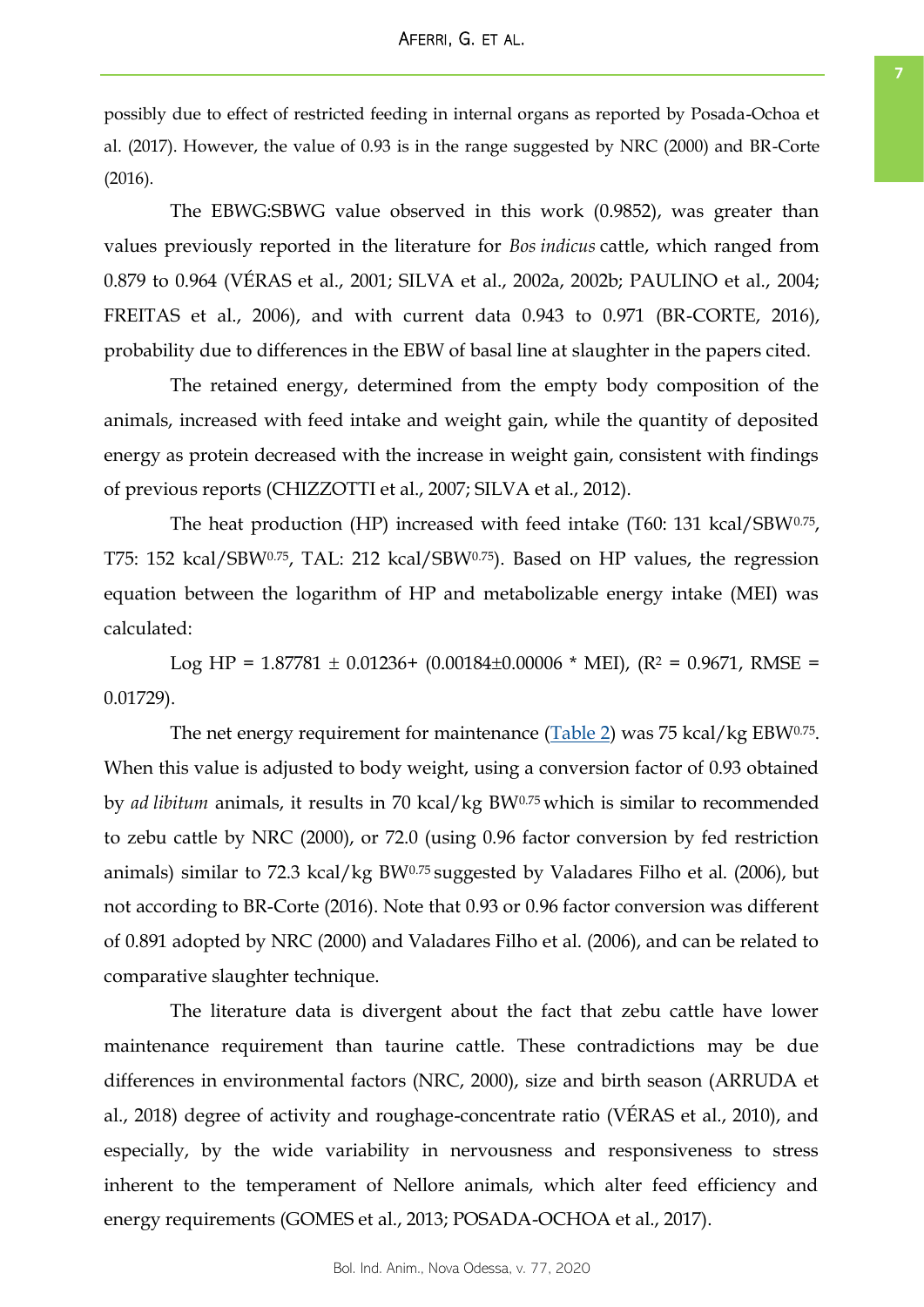<span id="page-7-0"></span>However, the  $NE_m$  requirement for Nellore animals, obtained using the  $D_2O$ technique is in agreement with the hypothesis that  $NE<sub>m</sub>$  requirement is smaller for zebu than for taurine breeds (GOMES et al., 2017), regardless of the magnitude of this difference.

The energy requirement for weight gain is a function of the body weight and

Table 2– Net energy requirement for maintenance (NE<sub>m</sub>) and empty body weight gain (NE<sub>g</sub>) as a function of shrunk (SBW) or empty (EBW) body weights.

|         |         |           | NEg, Mcal<br>EBWG, kg/d |       |       |
|---------|---------|-----------|-------------------------|-------|-------|
| SBW, kg | EBW, kg | NEm, Mcal |                         |       |       |
|         |         |           | 0.250                   | 0.700 | 1.100 |
| 350     | 329     | 5.7       | 1.07                    | 3.39  | 5.64  |
| 375     | 354     | 6.1       | 1.12                    | 3.57  | 5.94  |
| 400     | 378     | 6.4       | 1.18                    | 3.75  | 6.23  |
| 425     | 403     | 6.6       | 1.24                    | 3.93  | 6.52  |
| 450     | 428     | 6.9       | 1.29                    | 4.10  | 6.81  |

weight gain of the animal and was predicted by equation:  $RE = 0.0661 * EBW^{0.75} *$ EBWG<sup>1.123</sup>. This value (0.0661) was similar from that proposed by the NRC (1984):  $RE =$  $0.0635 * EBW<sup>0.75</sup> * EBWG<sup>1.097</sup>$ , varying in approximately 3.1%. It is interesting to note that the difference in EBWG:SBWG conversion rate observed in this study (0.985) and NRC (0.956) was 2.9 percentage points, which suggests that this difference could be related to how the empty weight gain was determined, *in vivo* or *post mortem*, since body composition is the variable with the greatest influence in accurately predicting animal requirements (TEDESCHI, 2015).

The energy requirement for weight gain in steers varying from 350 to 450 kg SBW (Table 3) and for 1 kg of daily weight gain ranged from 5.1 to 6.1 Mcal. These values are higher than observed by other authors (NRC, 2000; VALADARES FILHO et al., 2006; BR-CORTE, 2016), but expected due to the others parameters, as EBW:SBW, EBWG:SBWG and RE equation, that also were higher. Although greater values have already been reported for Nellore cattle, other results reported different values (CHIZZOTTI et al., 2007; GOMES et al., 2017).

Energy efficiency for maintenance  $(k_m)$  was 0.7492 (R<sup>2=0.9764</sup>). This value was greater than that reported by Valente et al. (2013) for pasture animals (0.55) as well as those reported by Chizzotti et al. (2007) and Tedeschi et al. (2002), (71.3 and 69.9, respectively). However, our results followed the same direction proposed by Valadares Filho et al. (2005), who in analysis of several works found a  $k_m$  around 70. The authors also mention that values above this, such as the one cited by ARC (1980)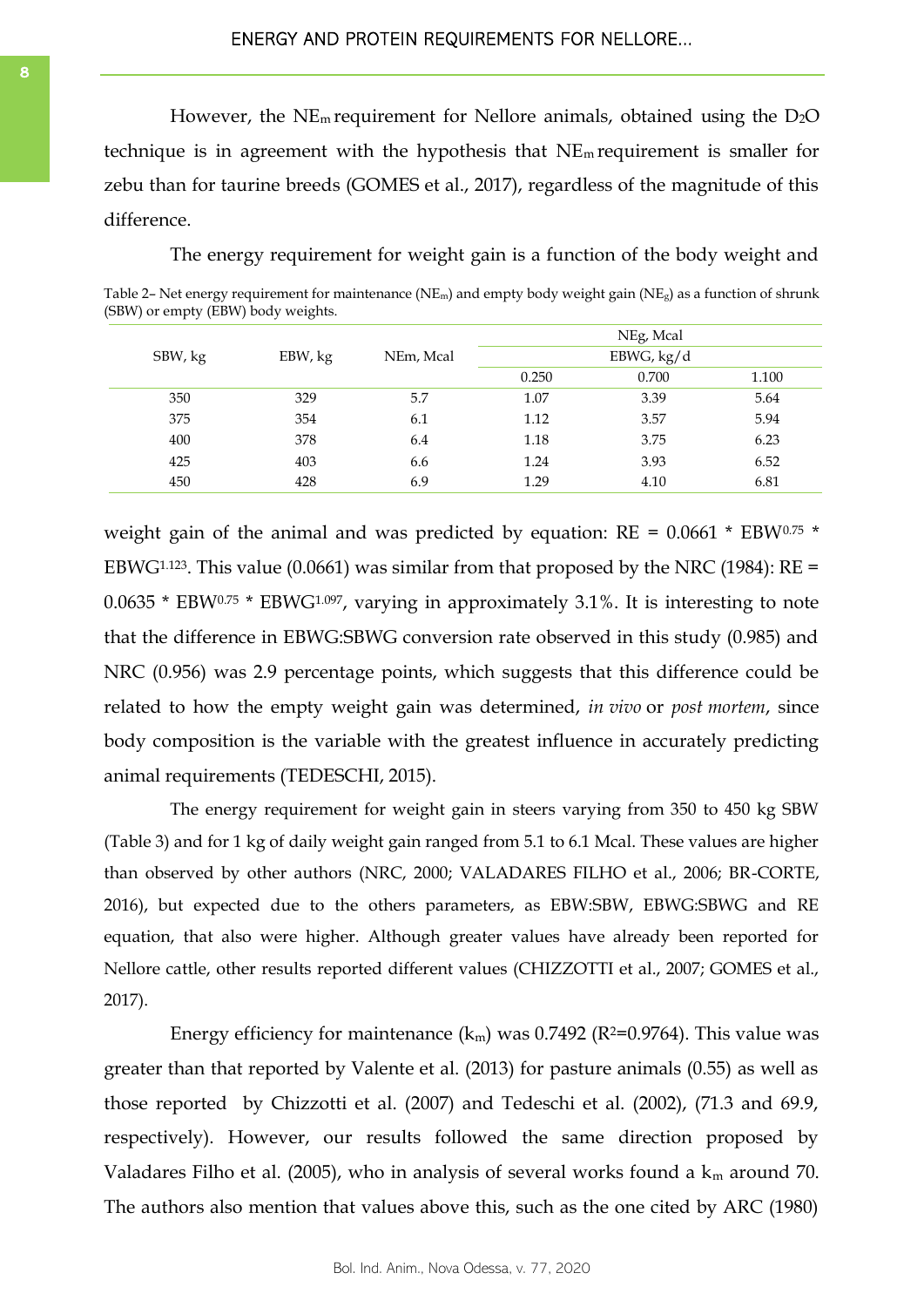between 73.8 e 77, may reflect an overestimation, as only with animals below maintenance would be possible to make an accurate determination. Another possibility that can occur is due the diet with high concentrate, like used in this work, to be more digestible by microorganisms that increase propionic acid production and decrease methane production, rumination and increment caloric (POSADA et al., 2011;

Table 3– Net and metabolizable protein requirements per kilogram of empty body weight (EBW) or empty body weight gain (EBWG)

| Characteristic                   | Treatments <sup>1</sup> |        |        |  |
|----------------------------------|-------------------------|--------|--------|--|
|                                  | T60                     | T75    | TAL.   |  |
| Net protein, g/kg EBW            | 178.32                  | 177.20 | 174.15 |  |
| Net protein, g/kg EBWG           | 134.12                  | 132.50 | 125.74 |  |
| Metabolizable protein, g/kg EBW  | 362.44                  | 360.16 | 353.96 |  |
| Metabolizable protein, g/kg EBWG | 272.60                  | 269.31 | 255.58 |  |

<sup>1</sup>T60: feed intake 60 g DM/kg BW0.75, T75: feed intake 75 g DM/kg BW0.75, TAL: feed intake *ad libitum*.

LIU et al., 2017), because grazing animal have higher requirements (VALENTE et al., 2013). It may also be related to the lower maintenance requirement, due to more competent metabolic processes (COSTA et al., 2018), because Zebu animals are more efficient using metabolizable energy to maintenance (MARCONDES et al., 2013).

On the other hand, energy efficiency for weight gain  $(k<sub>g</sub>)$  was 0.3404  $(R<sup>2</sup>=0.7862)$ , similar to the literature data  $(0.33 \text{ by SILVA et al., } 2002a; 0.35 \text{ by }$ VALADARES FILHO et al., 2006; 0.33 by SILVA et al., 2012). This is in agreement with mentioned by Posada et al. (2011) when describing work of Baldwin et al. (1980), where the maximum theoretical growth efficiency of ruminants is 70-80; however, according to those authors, the value of  $k<sub>g</sub>$  are 30-60%, there is a notable variation between animals.

The net and metabolizable protein average requirement for maintenance was 176.5 g/kg EBW and 385.8g/kg EBW, respectively. This result was similar to other studies with Nellore (PUTRINO et al., 2006) but greater than the value observed for Brangus animals (156 g/kg EBW; PUTRINO et al., 2006).

The net and metabolizable protein average requirements for gain were 130.8 g/kg EBWG and 265.8g/kg EBWG, respectively. Net protein for gain  $(NP<sub>g</sub>)$  was estimated with the following regression equation:  $NP_g = (254.68 \pm 0.0079 \text{ *EBWG})$  –  $(29.38 \pm 0.0018 * RE)$ ,  $(R<sup>2</sup>= 0.99, S<sub>y.x</sub> = 0.0060)$ . For animals with body weight of 350, 400 and 450 kg the values of  $NP<sub>g</sub>$  estimated for 1 kg weight gain were 149, 138 e 128 g/d,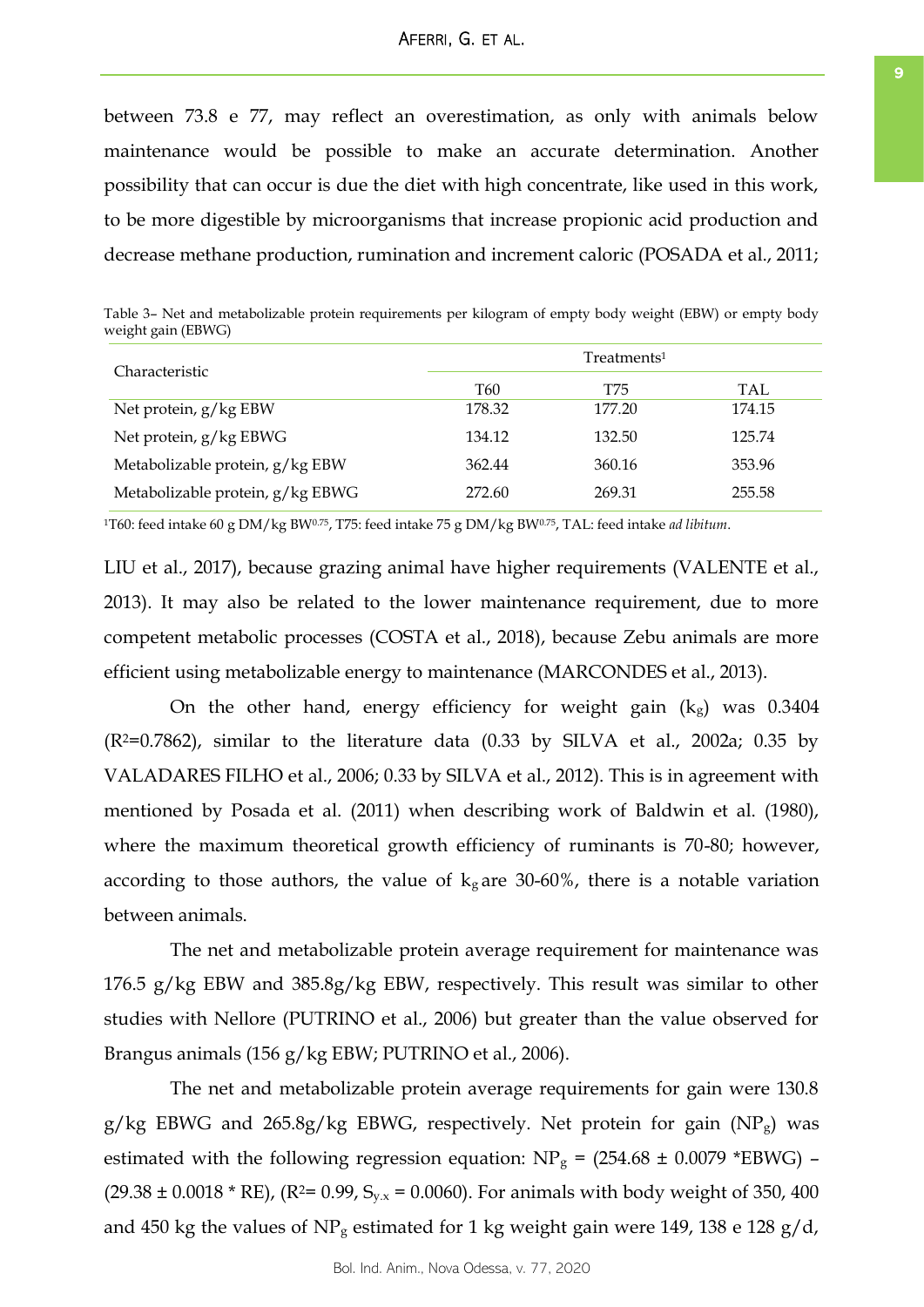respectively.

The net protein requirement for weight gain were 151, 141 and 130 g/kg EBWG for steers with 350, 400 and 450 kg respectively, higher than the values by NRC (1996) (147, 134 and 121  $g/d$ ) or by Valadares Filho et al. (2006) (130, 124 and 119  $g/d$ ) and others (FREITAS et al., 2006). However, higher values were observed for zebu (VÉRAS et al., 2001; BONILHA et al., 2014; GOMES et al., 2017), even if considering the genetic diversity among animal of same breed.

Based on net protein data from this work and efficiency of use of 49,2% (NRC, 1996) the metabolizable protein requirement for gain, considering an animal with 450 kg, was estimated as being 5.4% higher than the value recommended by NRC (2000) and 6.9% higher than verified by Valadares Filho et al. (2006).

The metabolizable protein requirement was MPI ( $g/day$ ) = 371.68  $\pm$  35.72 +  $(335.74 \pm 42.46 * ADC (kg/day))$ ,  $(R^2 = 0.68$  and  $S_{y.x} = 102.98$ ), (Figure 1). Therefore, the value of 4.32  $g/kg$  BW0.75 was found. The factor of microbial efficiency used was 12% of NDT (VALADARES FILHO et al., 2006 model) and the results were similar to that observed by Watson et al. (2017) with the NRC model (13% TDN), 4.2  $g/kg$  BW0.75. Therefore, the determination of body protein composition by  $D_2O$  seems to match the literature, including higher value for zebu (4.13 g/kg BW0.75 by VALADARES et al., 1997; 4.0 g/kg BW0.75 by VALADARES FILHO et al., 2006; BR-CORTE, 2016) than that of NRC (1996) (3.8 g/kg BW0.75 by WILKERSON et al., 1993; 3.88 g/kg BW0.75 by SUSMEL et al., 1993).



Figure 1. Linear regression between metabolizable protein intake (MPI, g/d) and body weight gain(kg/d).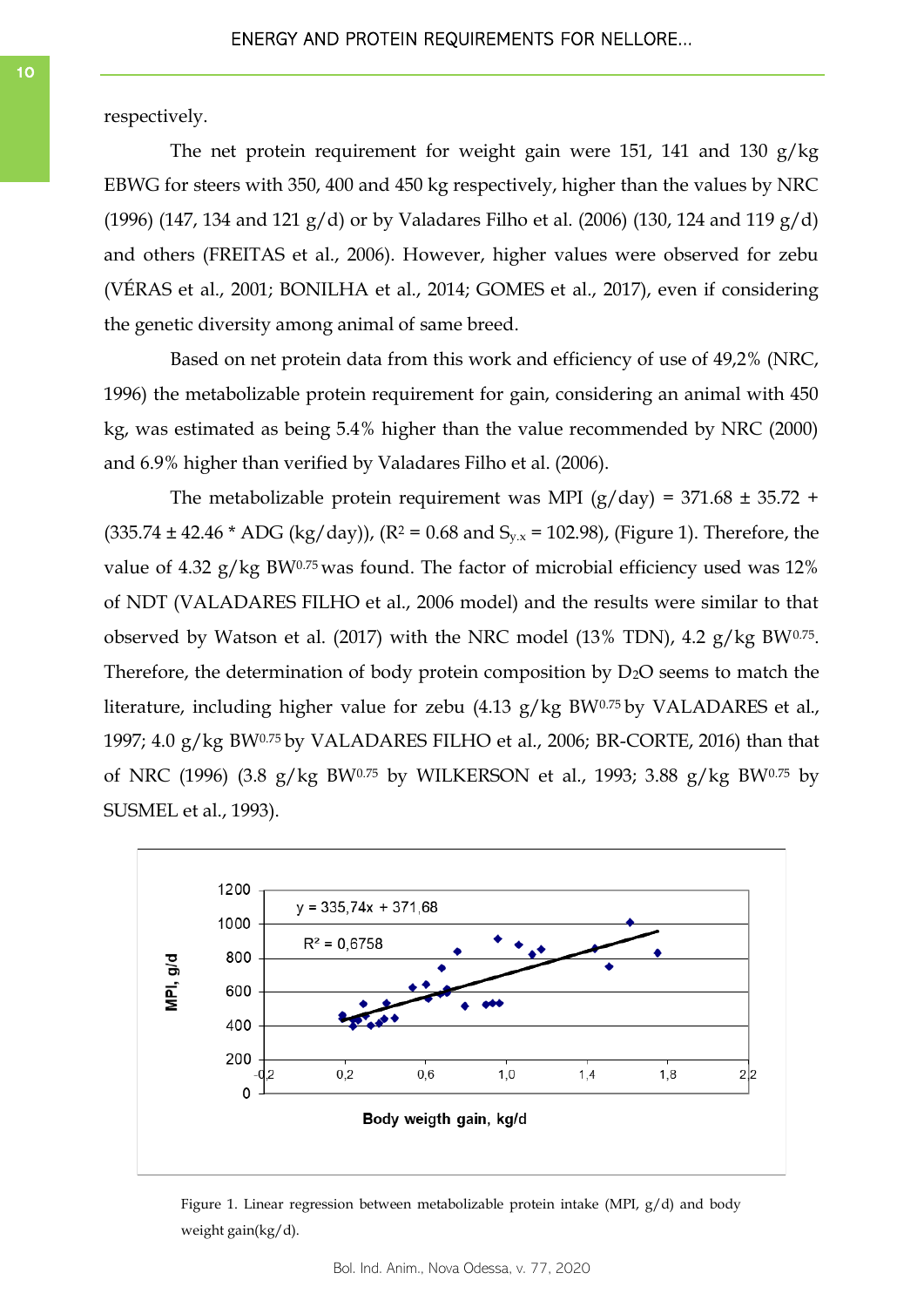## **CONCLUSIONS**

The energy and protein requirement for maintenance and weight gain at Nellore steers, using the deuterium oxide marker technique are in line with the NRC hypothesis that NE<sup>m</sup> is lower than the requirement for taurine cattle, and the reverse was true for the NP requirement for maintenance and for weight gain.

# **ACKNOWLEDGMENTS**

The authors thank the Foundation for Research Support of São Paulo State (Fundação de Amparo à Pesquisa do Estado de São Paulo, FAPESP), SP, Brazil, for supporting this work.

## **REFERENCES**

- ASSOCIATION OF OFFICIAL ANALYSIS CHEMISTS AOAC. **Official Methods of Analysis.** 16th ed., 3rd rev., v.II. Gaithersburg, MD, 1997.
- AL-RAMAMNEH, D.; RIEK, A.; GERKEN, M. Deuterium oxide dilution accurately predicts water intake in sheep and goats. **Animal**, v.4, n.9, p.1606-1612, 2010. doi: 10.1017/S1751731110000716
- ARNOLD, R.N.; HENTGES, E.J.; TRENKLE, A. Evaluation of the use of deuterium oxide dilution techniques for determination of body composition of beef steers. *Journal of Animal Science*, v.60, n.5, p.1188–1200, 1985. DOI: https:// doi.org/10.2527/jas1985.6051188x
- AGRICULTURAL RESEARCH COUNCIL ARC. **The Nutrient Requirements of Ruminant Livestock**. Farnham Royal: Commonwealth Agricultural Bureaux. 1980. 351p.
- ARRUDA, R.M.daS.DE; SOUZA, J.C.de; JARDIM, R.J.D.; FERRAZ FILHO, P.B.; SILVA, L.O.C. Growth curves and nutritional requirements for maintenance of asymptotic weight of Nellore cattle. **Revista Ciência Agronômica**, v.49, n.4, p.692- 698, 2018. DOI: 10.5935/1806-6690.20180078
- BANDARA, T.; HETTIARACHCHI, M.; LIYANAGE, C.; AMARASENA, S.; WONG, W.W. The deuterium oxide-to-the-mother method documents adequate breast-milk intake among Sri Lankan infants. The Journal of Nutrition, v.145, n.6, p.1325-9, 2015. DOI: doi:10.3945/jn.115.211771.
- BONILHA, E.F.M.; BRANCO, R.H.; BONILHA, S.F.M.; ARAÚJO, F.L.de; CYRILLO, J.N.dosS. G.; MAGNANI,E. Body chemical composition, tissue deposition rates and gain composition of young Nellore cattle selected for post weaning weight. **Revista Brasileira de Zootecnia,** v.43, n.4, p.175-182, 2014. doi: 10.1590/S1516- 35982014000400003
- BR-CORTE: **tabela brasileira de exigências nutricionais**. 2016. 3. ed. Viçosa (MG): UFV, DZO, 2016. 327p. DOI: http://dx.doi.org/10.5935/978-85-8179-111- 1.2016B001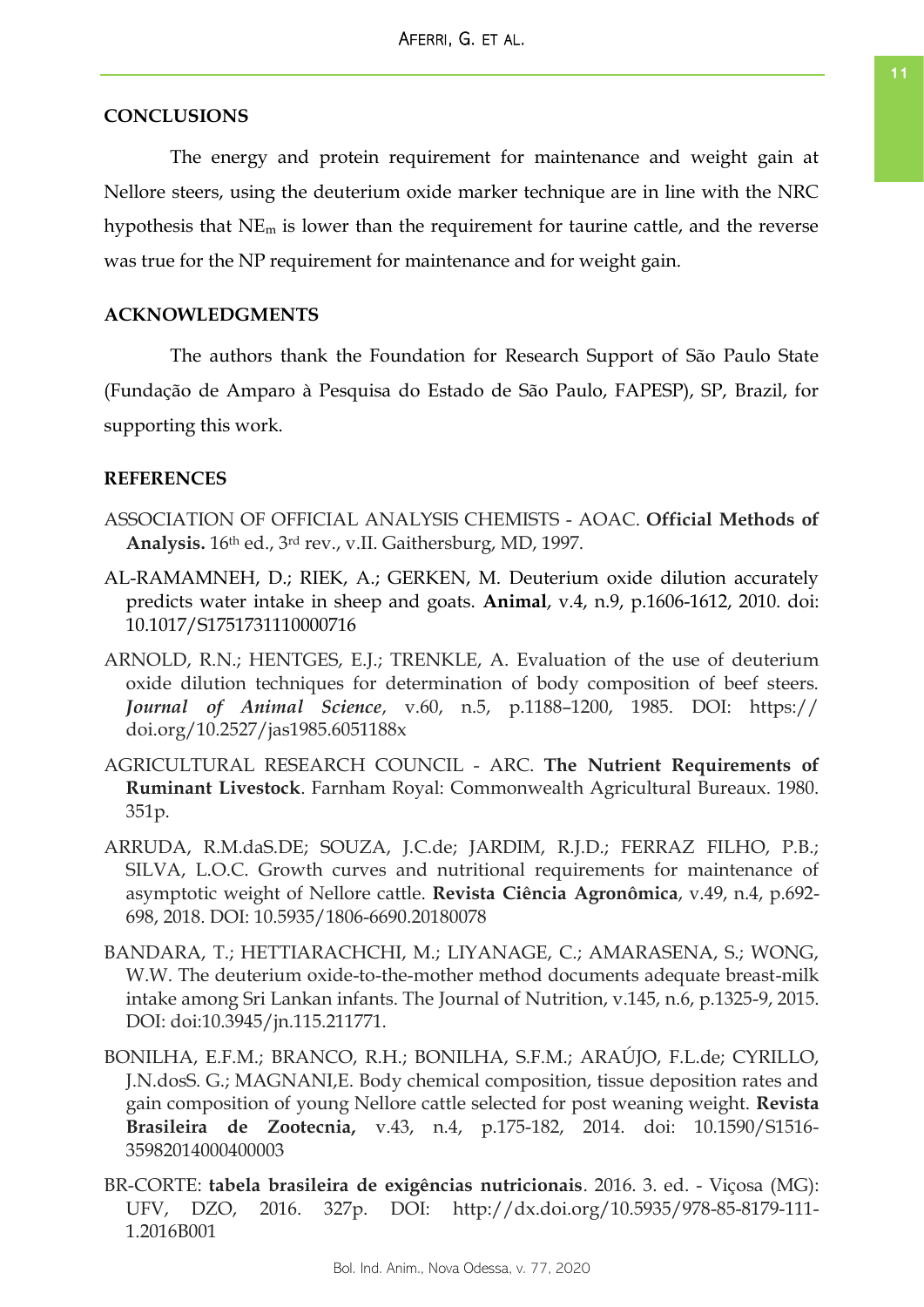- CÁRDENAS-MEDINA, J.V.; KU-VERA, J.C.; MAGANA-MONFORTE, J.G. Estimation of metabolizable energy requirements for maintenance and energetic efficiency of weight gain in *Bos taurus* and *Bos indicus* cows in Tropical Mexico. **Journal of Animal and Veterinary Advances**, v.9, n.2, p.421-428, 2010. DOI: 10.3923/ javaa.2010.421.428
- CHAPMAN, C.E.; WILKINSON, P.S.; MURPHY, M.R.; ERICKSON, P.S. Technical note: Evaluating nuclear magnetic resonance spectroscopy for determining body composition in Holstein dairy calves using deuterium oxide dilution methods. **Journal of Dairy Science,** v.100, n.4, p.2807-2811, 2017**.** https://doi.org/ 10.3168/ jds.2016-11888
- CHIZZOTTI, M.L.; VALADARES FILHO, S.C.; TEDESCHI, L.O.; CHIZZOTTI, F.H.M.; CARSTENS, G.E. Energy and protein requirements for growth and maintenance of F1 Nellore X Red Angus bulls, steers, and heifers. Journal of **Animal Science**, v.85, p.1971-1981, 2007. https://doi.org/ 10.3168/jds.2016-11888
- COLEMAN, M.L.; SHEPERD, T.J.; DURHAM, J.J.; ROUSE, J.E.; MOORE, G.R. Reduction of Water with Zinc for Hydrogen Isotope Analysis. **Analytical Chemistry,** v.54, p.993-995, 1982. https://doi.org/10.1021/ac00243a035
- COSTA, C.C.deM.; MAIA, A.S.C.; NASCIMENTO, S.T.; NASCIMENTO, C.C.N.; CHIQUITELLI NETO, M.; FONSÊCA, V.deF.C. Thermal balance of Nellore cattle. **International Journal of Biometeorology,** v.62, p.723–731, 2018. DOI: 10.1007/ s00484-017-1349-6
- DUGDALE, A.H.A.; CURTIS, G.C.; MILNE, E.; HARRIS, P.A.; ARGO, C.M. Assessment of body fat in the pony: Part II. Validation of the deuterium oxide dilution technique for the measurement of body fat. **Equine Veterinary Journal,** v.43, n.5, p.562-570, 2011. doi: 10.1111/j.2042-3306.2010.00327.x.
- FALLER, I.L.; PETTY, D.; LAST, J.H.; PASCALE, L.R.; BOND, E.E.A comparison of the deuterium oxide and antipyrine dilution methods for measuring total body water in normal and hydropic human subjects. **Journal of Laboratory and Clinical Medicine**, v.45, n.5, p.748–758, 1955a.
- FALLER, I.L.; BOND, E.E.; PETTY, D.; PASCALE, L.R. The use of urinary deuterium oxide concentrations in a simple method for measuring total body water. **Journal of Laboratory and Clinical Medicine**, v.45, n.5, p.759-64, 1955b.
- FERJAK, E.N.; CAVINDER, C.A.; BURNETT, D.D.; ARGO, C.MC.; DINH, T.T.N. Body fat of stock-type horses predicted by rump fat thickness and deuterium oxide dilution and validated by near-infrared spectroscopy of dissected tissues. **Journal of Animal Science**, v.95, n.10, p.4344-4351, 2017. doi: 10.2527/jas2017.1676.
- FERREL, C.L.; JENKINS, T.G. Body composition and energy utilization by steers of diverse genotypes fed a high-concentrate diet during the finishing period: II. Angus, Boran, Brahman, Hereford, and Tuli sires. **Journal of Animal Science,** v.76, p.647-657, 1998.
- FONSECA, M.A.; TEDESCHI, L.O.; VALADARES FILHO, S.C.; PAULA, N.F.de; VILLADIEGO, F.A.C.; SILVA JUNIOR, J.M.; ABREU, D.C.; CHIZZOTTI,M.L. Assessment of body fat composition in crossbred Angus × Nellore using biometric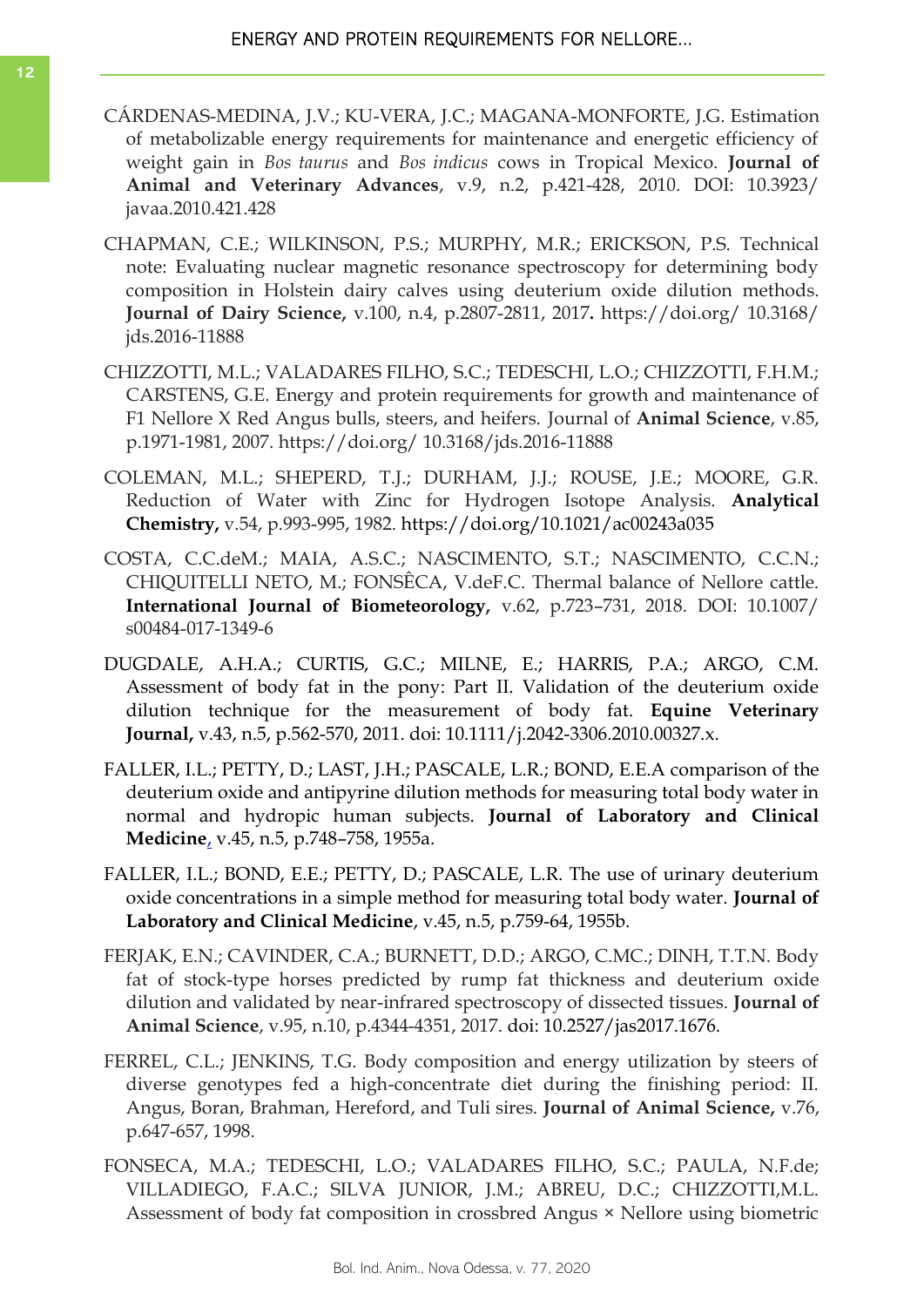measurements. **Journal of Animal Science,** v.95, p.5584–5596, 2017. DOI: doi:10.2527/jas2017.1840

- FOWLER, A.L.; PYLES, M.B.; BILL, V.T.; HAYES, S.H.; HARRIS, P.A.; LAWRENCE, L.M. Relationships Between Measurements of Body Fat in Thoroughbred Horses. **Journal of Equine Veterinary Science**, v.*85*, e-n.102873, 2020. https:// doi.org/10.1016/j.jevs.2019.102873
- FREITAS, J.A.; QUEIROZ, A.C.; DUTRA, A.R.; VIEIRA, R.A.M.; LANA, R.P.; LEONEL, F.P.; HENRIQUE, D.S.; LIMA, A.V.; SOUZA, J.C. Composição do ganho e exigências de energia e proteína para ganho de peso em bovinos Nelore puros e mestiços. **Revista Brasileira de Zootecnia,** v.35, p.886-893, 2006.
- GALYEAN, M.L.; COLE, N.A.; TEDESCHI, L.O.; BRANINE, M.E. BOARD-INVITED REVIEW: Efficiency of converting digestible energy to metabolizable energy and reevaluation of the California Net Energy System maintenance requirements and equations for predicting dietary net energy values for beef cattle. **Journal of Animal Science**, v.94, n.4, p.1329–1341, 2016. https://doi.org/10.2527/jas.2015-0223
- GOMES, R.A.; BUSATO, K.C.; LADEIRA, M.M.; JOHNSON, K.A.; GALVÃO, M.C.; RODRIGUES, A.C.; CHIZZOTTI, M.L. Energy and protein requirements for Angus and Nellore young bulls. **Livestock Science**, v.195, p.67–73, 2017. http:// dx.doi.org/10.1016/j.livsci.2016.11.011
- GOMES, R.C.; SAINZ, R.D.; LEME, P.R. Protein metabolism, feed energy partitioning, behavior patterns and plasma cortisol in Nellore steers with high and low residual feed intake. **Revista Brasileira de Zootecnia,** v.42, n.1, p.44-50, 2013. https:// doi.org/10.1590/S1516-35982013000100007
- GOMES, R.C.; SAINZ, R.D.; SILVA, S.L.; CESAR, M.C.; BONIN, M.N.; LEME, P.R. Feedlot performance, feed efficiency reranking, carcass traits, body composition, energy requirements, meat quality and calpain system activity in Nellore steers with low and high residual feed intake. **Livestock Science**, v.150, p.265–273, 2012. http://dx.doi.org/10.1016/j.livsci.2012.09.012
- LEME, P.R. **Estimativa da composição química corporal de novilhos Nelore através do espaço de deutério**. 78p. Thesis (Doctor of Phylosophy) – Universidade Estadual Paulista "Júlio de Mesquita Filho", Faculdade de Ciências Agrárias e Veterinárias, Jaboticabal, 1993.
- LEME, P.R.; BOIN, C.; ALLEONI, G.F.; MATSUI, E.; SCHAMMASS, E.A.; VIEIRA, P.F.; LANNA, D.P.D. Estimativa da composição corporal de novilhos Nelore através do espaço de deutério. **Revista Brasileira de Zootecnia,** v.23, p.441-452, 1994.
- LOFGREEN, G.P.; GARRETT, W.N. A system for expressing net energy requirements and feed values for growing and finishing beef cattle. **Journal of Animal Science,**  v.27, p.793-806, 1968.
- LIU, Z.; LIU, Y.; SHI, X.; WANG, J.; MURPHY, J.P.; MAGHIRANG, R. Enteric methane conversion factor for dairy and beef cattle: effects of feed digestibility and intake level. **American Society of Agricultural and Biological Engineers**, v.60, n.2, p.1-6, 2017. DOI:doi.org/10.13031/trans.11744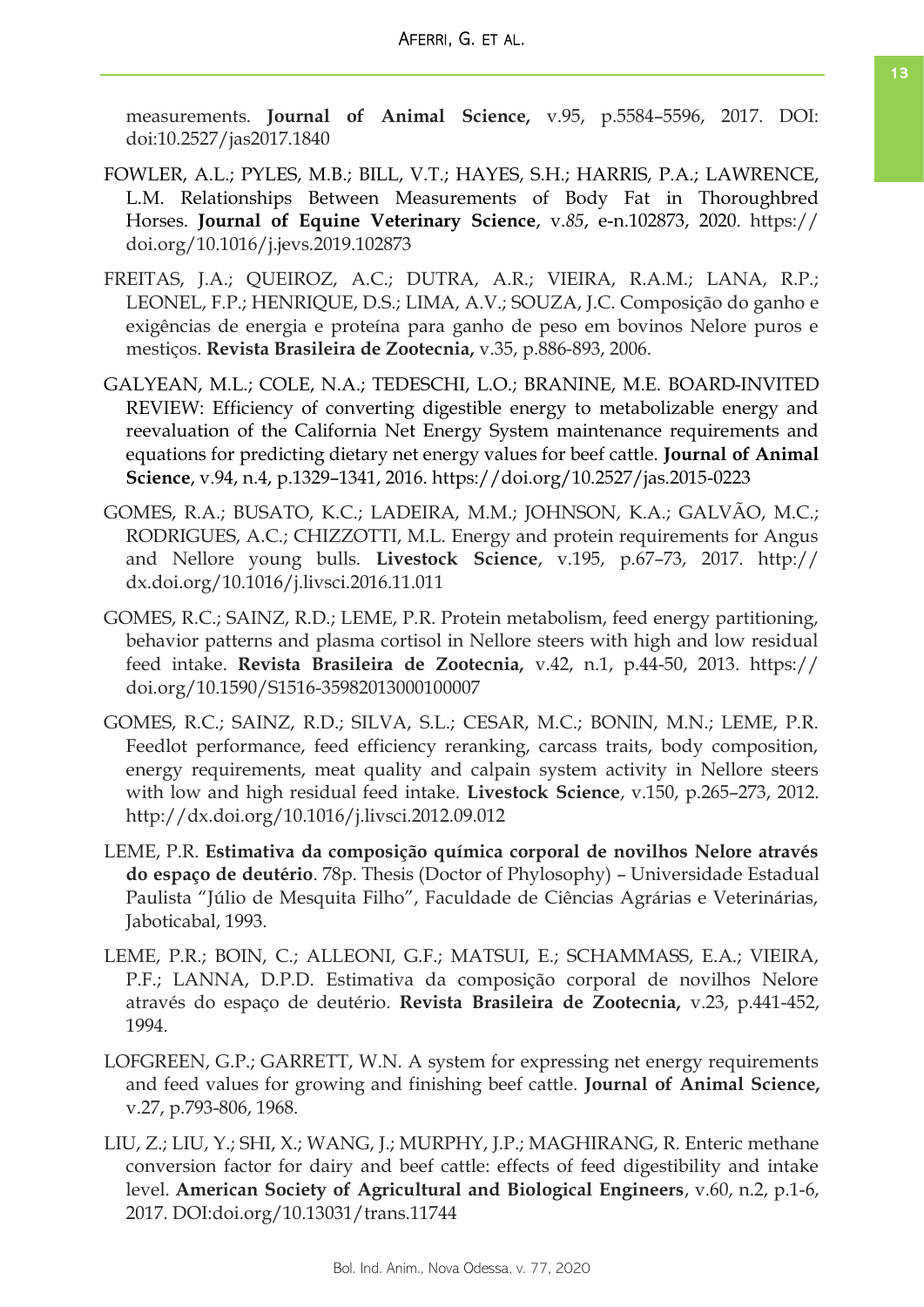- MARCONDES, M.I.; TEDESCHI, L.O.; VALADARES FILHO, S.C.; GIONBELLI,M.P. Predicting efficiency of use of metabolizable energy to net energy for gain and maintenance of Nellore cattle. **Journal of Animal Science**, v.91, n.10, p.4887–4898, 2013. DOI:doi.org/10.2527/jas.2011-4051
- NATIONAL RESEARCH COUNCIL NRC. **Nutrient requirements of beef cattle**. rev. ed., National Academy Press. Washington, D.C.: 1984. 102p.
- NATIONAL RESEARCH COUNCIL NRC. **Nutrient requirements of beef cattle**. 7 ed., National Academy Press. Washington, D.C.: 1996. 242p.
- NATIONAL RESEARCH COUNCIL NRC. **Nutrient requirements of beef cattle**. 7 ed. rev., National Academy Press, Washington, D.C.: 2000. 248p.
- NATIONAL RESEARCH COUNCIL NRC. **Nutrient requirements of dairy cattle**. 7th ed. National Academic Press, Washington, DC: 2001. 381p.
- PAULINO, P.V.R.; COSTA, M.A.L.; VALADARES FILHO, S.C.; PAULINO, M.F.; VALADARES, R.F.D.; MAGALHÃES, K.A.; PORTO, M.O.; ANDREATTA, K. Exigências nutricionais de zebuínos: Proteína. **Revista Brasileira de Zootecnia,** v.33, p.759-769, 2004.
- PUTRINO, S.M.; LEME, P.R.; SILVA, S.L.; ALLEONI, G.F.; LANNA, D.P.D.; LIMA, C.G.; GROSSKLAUS, C. Exigências líquidas de proteína e energia para ganho de peso de tourinhos Brangus e Nelore alimentados com dietas contendo diferentes proporções de concentrado. **Revista Brasileira de Zootecnia,** v.35, p.292-300, 2006.
- PINSON, E.A. Water Exchanges and Barriers as Studied by the Use of Hydrogen Isotopes. **Physiological Reviews**, v.32, n.2, p.123, 1952. DOI: https:// doi.org/10.1152/physrev.1952.32.2.123
- POSADA-OCHOA, S.L.; NOGUERA, R.R.; RODRÍGUEZ, N.M.; COSTA, A.L.; REIS, R. Indirect calorimetry to estimate energy requirements for growing and finishing Nellore bulls. **Journal of Integrative Agriculture**, v.16, n.1, p.151–161, 2017. DOI:doi: 10.1016/S2095-3119(16)61443-0
- POSADA, S.L.; NOGUERA R.R.; RODRÍGUEZ, N.M.; BORGES, A.L.; REIS, R. Exigências energéticas para gado de corte: conceitos e resultados experimentais em condições tropicais. **Revista Colombiana de Ciencias Pecuarias**, v.24, n.623-633, 2011.
- RESENDE, K.T.; FERNANDES, M.H.M.DAR.; HENTZ, F.; TEIXEIRA, I.A.M.deA.; GARCIA, J.A. Methods of body composition estimative of growing goats. **Acta Scientiarum. Animal Sciences**, v.39, n.2, p.189-194, 2017. DOI: 10.4025/ actascianimsci.v39i2.33215
- SCHÄFF, C.T.; PLIQUETT, U.; TUCHSCHERER, A.; PFUHL, R.; GÖRS, S.; METGES, C.C.; HAMMON, H.M.; KRÖGER-KOCH, C. Evaluation of electrical broad bandwidth impedance spectroscopy as a tool for body composition measurement in cows in comparison with body measurements and the deuterium oxide dilution method. **Journal of Animal Science**, v.95, n.5, p.2041-2051, 2017. doi: 10.2527/ jas.2017.1414.

SILVA, F.F., VALADARES FILHO, S.C., ÍTAVO, L.C.V., VELOSO, C.M.,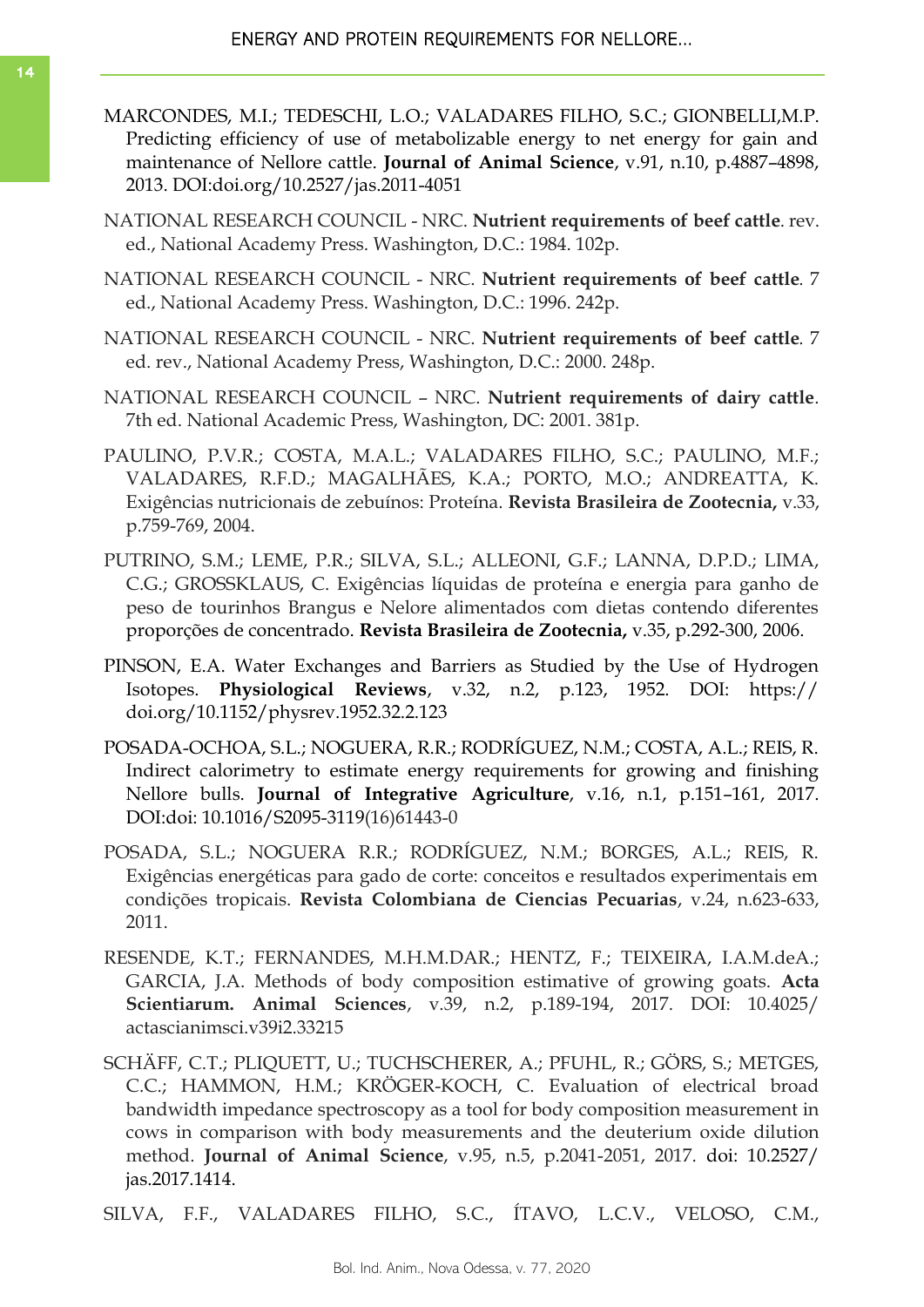VALADARES, R.F.D., CECON, P.R., PAULINO, P.V.R., MORAES, E.H.B.K., Exigências líquidas e dietéticas de energia, proteína e macroelementos minerais de bovinos de corte no Brasil. **Revista Brasileira de Zootecnia,** v.31, p.776-792, 2002a.

- SILVA, F.F., VALADARES FILHO, S.C., ÍTAVO, L.C.V., VELOSO, C.M., VALADARES, R.F.D., CECON, P.R., PAULINO, P.V.R., MORAES, E.H.B.K., Composição corporal e requisistos energéticos e protéicos de bovinos Nelore, nãocastrados, alimentados com rações contendo diferentes níveis de concentrado e proteína. **Revista Brasileira de Zootecnia,** v.31, p.503-513, 2002b.
- SILVA, L.F.C.E; VALADARES FILHO, S.deC.; ZANETTI, D.; ROTTA, P.P.; MARCONDES, M.I.; PRADOS, L.F.; PAULINO, M.F.; AZEVEDO,H.deO. Energy and protein nutritional requirements for Nellore bulls. **Revista Brasileira de Zootecnia,** v.41, n.6, p.1516-1524, 2012.
- SILVA, L.H.O.; BONILHA, S.F.M.; BRANCO, R.H.; CYRILLO, J.N.S.G.; MERCADANTE, M.E.Z. Development and evaluation of models to estimate body chemical composition of young Nellore bulls. **Revista Brasileira de Zootecnia,** v.46, n.2, p.156-166, 2017. https://doi.org/10.1590/s1806-92902017000200011
- SUSMEL, P.; SPANGHERO, M.; STEFANON, B.; MILLS, C.R.; PLAZZOTTA, E.N losses, purine N derivates excretion and intestinal digestible protein requirements of cows at maintenance. **Livestock Production Science,** v.36, p.213-222, 1993.
- TEDESCHI, L.O.; BOIN, C.; FOX, D.G.; LEME, P.R.; ALLEONI, G.F.; LANNA, D.P.D. Energy requirement for maintenance and growth of Nellore bulls and steers fed high-forage diets. **Journal of Animal Science,** v.80, p.1671-1682, 2002.
- TEDESCHI, L.O. Integrating genomics with nutrition models to improve the prediction of cattle performance and carcass composition under feedlot conditions. **PLoS ONE,** v.10, n.11, e0143483, 2015. DOI: doi:10.1371/journal.pone.0143483
- VALADARES, R.F.D.; GONÇALVES, L.C.; SAMPAIO, I.B.; RODRIGUEZ, N.M.; SILVA, J.F.C. Níveis de proteína em dietas de bovinos. 2. Consumo, digestibilidade e balanço de compostos nitrogenados. **Revista Brasileira de Zootecnia,** v.26, p.1259- 1263, 1997.
- VALADARES FILHO, S.C.; PAULINO, P.V.R.; SAINZ, R.D. Desafios metodológicos para determinação das exigências nutricionais de bovinos de corte no Brasil. **In:** Reunião Anual da Sociedade Brasileira de Zootecnia. **Anais,** p.261-287, 2005.
- VALADARES FILHO, S.C.; PAULINO, P.V.R.; MAGALHÃES, K.A. **Exigências nutricionais de zebuínos e tabelas de composição de alimentos BR-Corte.** 1.ed., Universidade Federal de Viçosa, Viçosa, Minas Gerais, 2006.
- VALENTE, E.E.L.; PAULINO, M.F.; DETMANN, E.; VALADARES FILHO, S.C.; CARDENAS, J.E.G.; DIAS, I.F.T. Requirement of energy and protein of beef cattle on tropical pasture. **Acta Scientiarum. Animal Sciences**, v.35, n.4, p.417-424, 2013. Doi: 10.4025/actascianimsci.v35i4.21143
- VAN SOEST, P.J.; ROBERTSON, J.B.; LEWIS, B.A. Methods for dietary fiber, neutral detergent fiber, and nonstarch polysaccharides in relation to animal nutrition. **Journal of Dairy Science**, v.74, n.10, p.3583-3597, 1991. Doi: 10.3583-97.